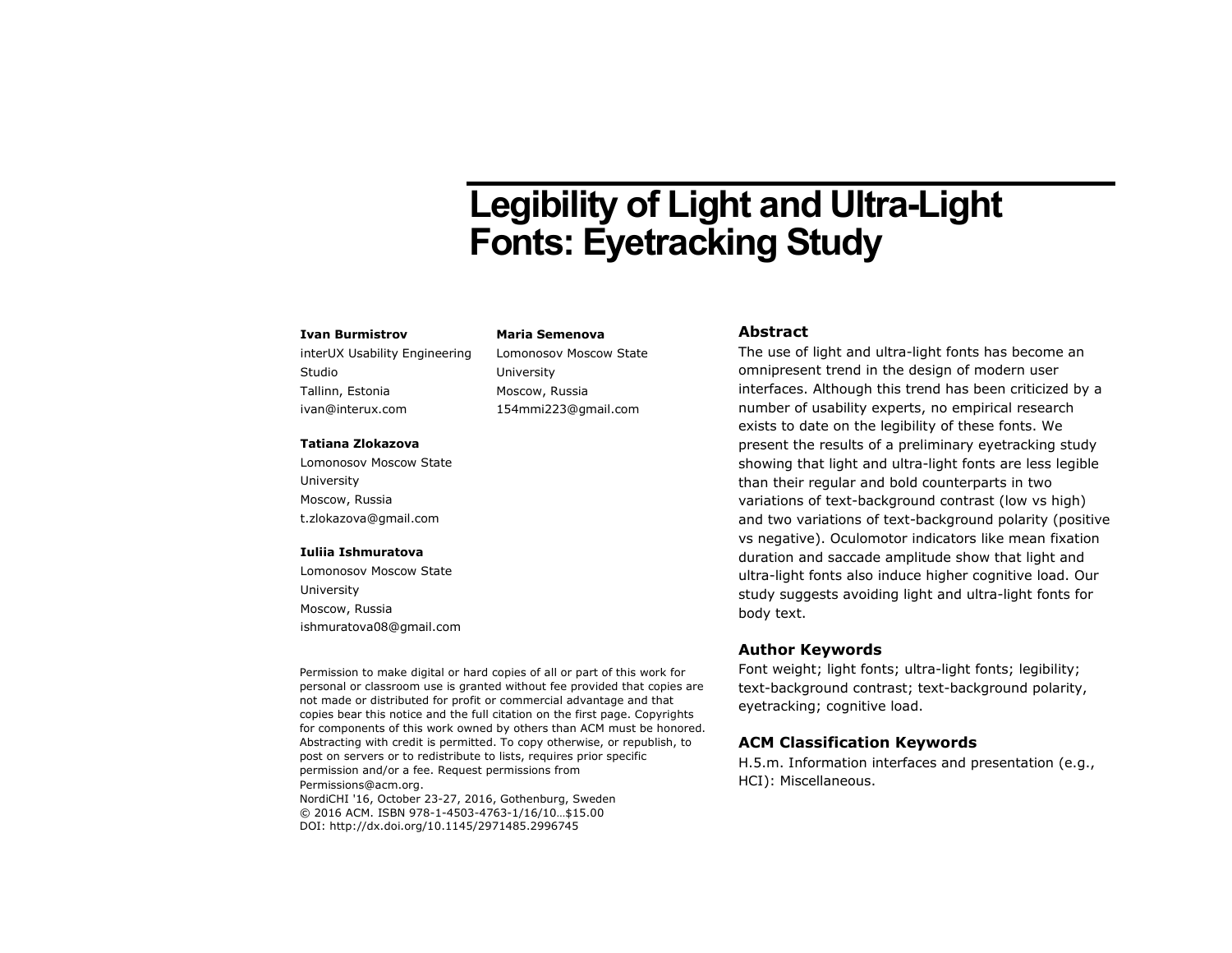### **Introduction**

The recent cardinal changes in the visual style of user interfaces commonly referred to as "modern", "flat" or "minimalistic" design have led, in particular, to the omnipresent use of light and ultra-light fonts and low text-to-background contrast in all digital products, including operating systems, websites and mobile apps. This change was initiated by the leading software producers like Microsoft, Apple and Google and was enthusiastically received by the graphic design community. The software industry leaders' striving to make their products look aesthetically appealing and innovative by consciously sacrificing basic ergonomics and usability principles coincided with the ignorance of these principles among many graphic designers, who often treat textual content simply as a kind of visual ornamentation [\[2\]](#page-5-0). The result was that low-weight lowcontrast fonts became the new norm in contemporary user interfaces.

Although this trend has been specifically criticized by a number of usability experts [\[5,](#page-5-1) [6,](#page-5-2) [11\]](#page-5-3), at the current stage of evolution of user interfaces when their design has become a fashion-driven practice [\[7\]](#page-5-4), these claims often fall on deaf ears.

Nevertheless, we believe that expert opinion must be supported by experimental research and in the present study (to the best of our knowledge, this is the first empirical research on light and ultra-light fonts) we report the preliminary results of our eyetracking experiment aimed primarily at measuring the legibility of light/ultra-light fonts vs normal/bold ones. This is supplemented by an analysis of two other factors usually studied in legibility research, namely textbackground contrast and text-background positive vs

negative polarity (i.e. dark text on light background vs light text on dark background) since the latter also appears to be a trend in modern user interface design.

### **Experiment**

### *Participants*

Twenty four volunteer participants (12 male and 12 female; aged between 18 and 37, average – 24.7) took part in the experiment. All participants were experienced internet and text editor users and had normal or corrected-to-normal visual acuity.

### *Experimental design*

The experiment was a repeated measures design. Within-subjects factors were:

- font weight with four levels: Ultra-Light, Light, Normal and Bold;
- **B** background color with two levels: White and Black (i.e. positive and negative text-background polarity);
- contrast between text and background with two levels: High – black typeface on white background or white typeface on black background, and Low – gray typeface (50% gray, R:128, G:128, B:128) on white or black background.

Each combination of independent variables consisted of three tasks with a different position of the target word within one of three paragraphs.

Dependent variables were time of visual search and oculomotor indicators – fixation duration and saccade amplitude. These oculomotor parameters are considered in the literature as indicators of the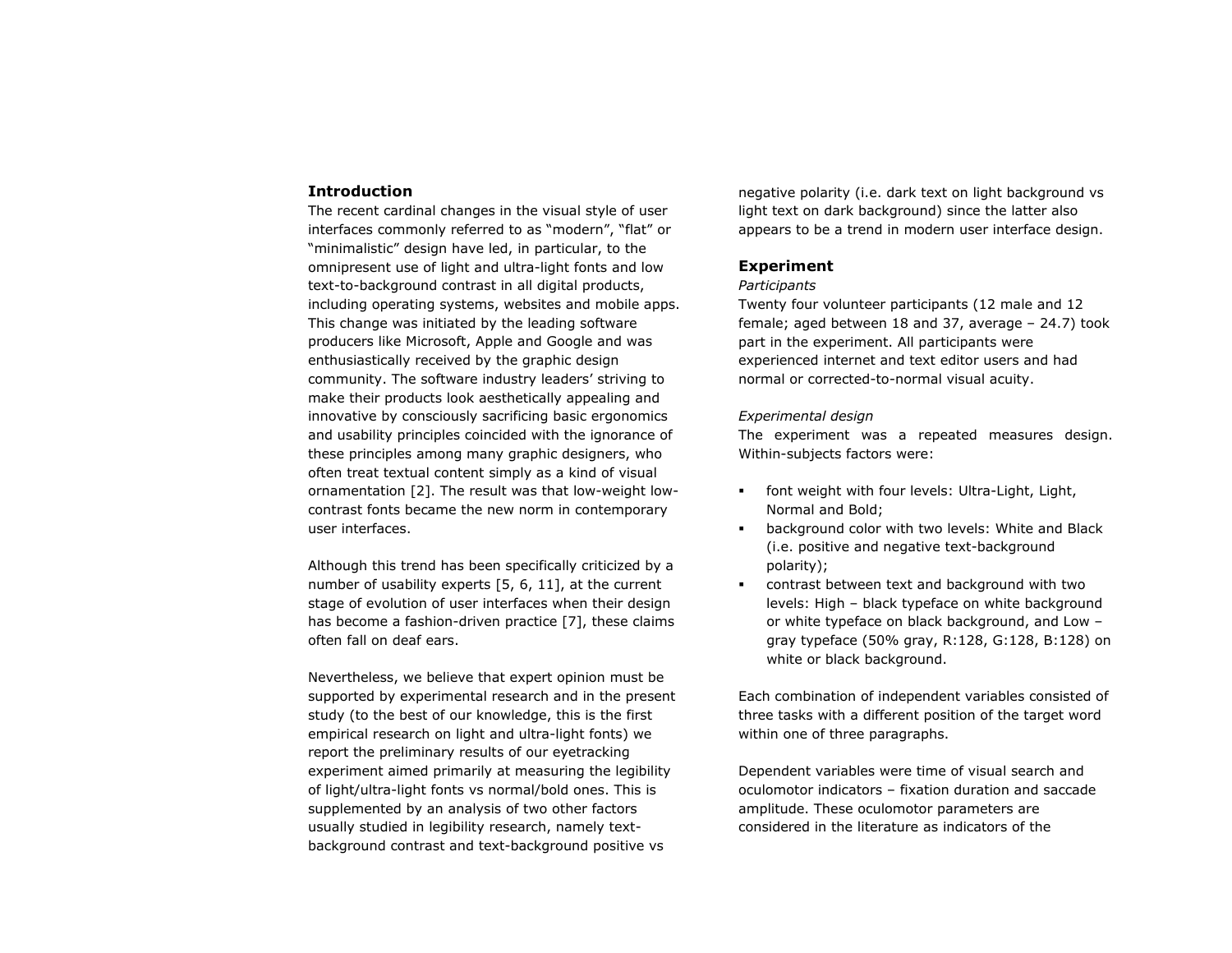<span id="page-2-0"></span>**Figure 1:** Sample image showing the layout of text on a stimulus screen.

Бедренным нервом дорсальных ветвей, р данного нерва являє бедренной артерии, Основное располож ИСТОЧНИК ВЫХОДА НЕС

## Эритроциты явл. напоминает ДИ Подо краями. беспрепятственн содержание эти эритроциты при

<span id="page-2-1"></span>**Figure 2:** Example cut-outs from actual stimuli: Ultra-Light, Gray on White (top) and Bold, White on Black (down).

cognitive load [\[3,](#page-5-5) [8,](#page-5-6) [10\]](#page-5-7), mean fixation durations are also considered as an indicator of text readability [\[9\]](#page-5-8).

The average means of the dependent variables were calculated for each combination of independent variables (font weight, background color and contrast).

### *Task and stimuli*

The task for participants was to search for a target word on a text page. The search task method has been used in legibility research since 1960s and its use is motivated by a disregard for text comprehension factors unrelated to the visual qualities of the text [\[1\]](#page-5-9). Also, this task has high ecological validity because it corresponds to real usage situations as users frequently use Google to find links to webpages relevant to their search terms and then visually search for specific words on a corresponding webpage.

The texts were taken from an online guide to human anatomy and physiology. For all texts the Helvetica Neue typeface of 12pt size was used. We chose this typeface because it is very popular in modern user interfaces (in particular, Helvetica Neue was a system typeface in versions 4 to 8 of the Apple iOS mobile operating system), and one expert opinion suggests that specifically Helvetica Neue Light and Ultra-Light fonts can be tedious to read [\[4\]](#page-5-10).

Each page comprised three paragraphs of 6 lines each (**[Figure 1](#page-2-0)**, **[Figure 2](#page-2-1)**). This allowed all of the subjects to perform the search tasks within a reasonable timeframe. The target word (e.g. "movement") always consisted of 8 letters and was placed randomly in the first, second or third paragraph.

### *Procedure*

The experiment was divided into two experimental series: (1) positive polarity, where black or gray texts appeared on a white background, and (2) negative polarity, where white or gray texts appeared on a black background. Each participant took part in both series. The order of series (first positive, then negative, or the other way round) was counterbalanced.

In each series participants performed 24 word search tasks. Random presentation of stimuli assigned to different experimental conditions was used. In each search task, first the target word was displayed in the center of a computer screen. Participants were instructed to press the "space" button when they memorized the target word. Then the text page was displayed. Participants were asked to fixate their gaze on the target word when they found it, and then press the "space" button to proceed to the next task. The detection of the target word was controlled by the experimenter on a separate monitor. The on-screen picture and subject's gaze position were recorded, allowing search accuracy to be re-checked after the experiment. The participants were given instructions before the experiment and two training tasks before each series.

### *Apparatus*

A 23 inch LCD monitor with 1920\*1080 pixel resolution was used to display stimuli. The viewing distance was 75 cm due to use of a chin rest to stabilize the participant's head. Eye movements were recorded with an infrared video-based eye tracker (SMI iView-X Hi-Speed 1250) at a sampling rate of 500 Hz and an instrument spatial resolution of 0.01°. BeGaze 3.6 software was used for data analysis.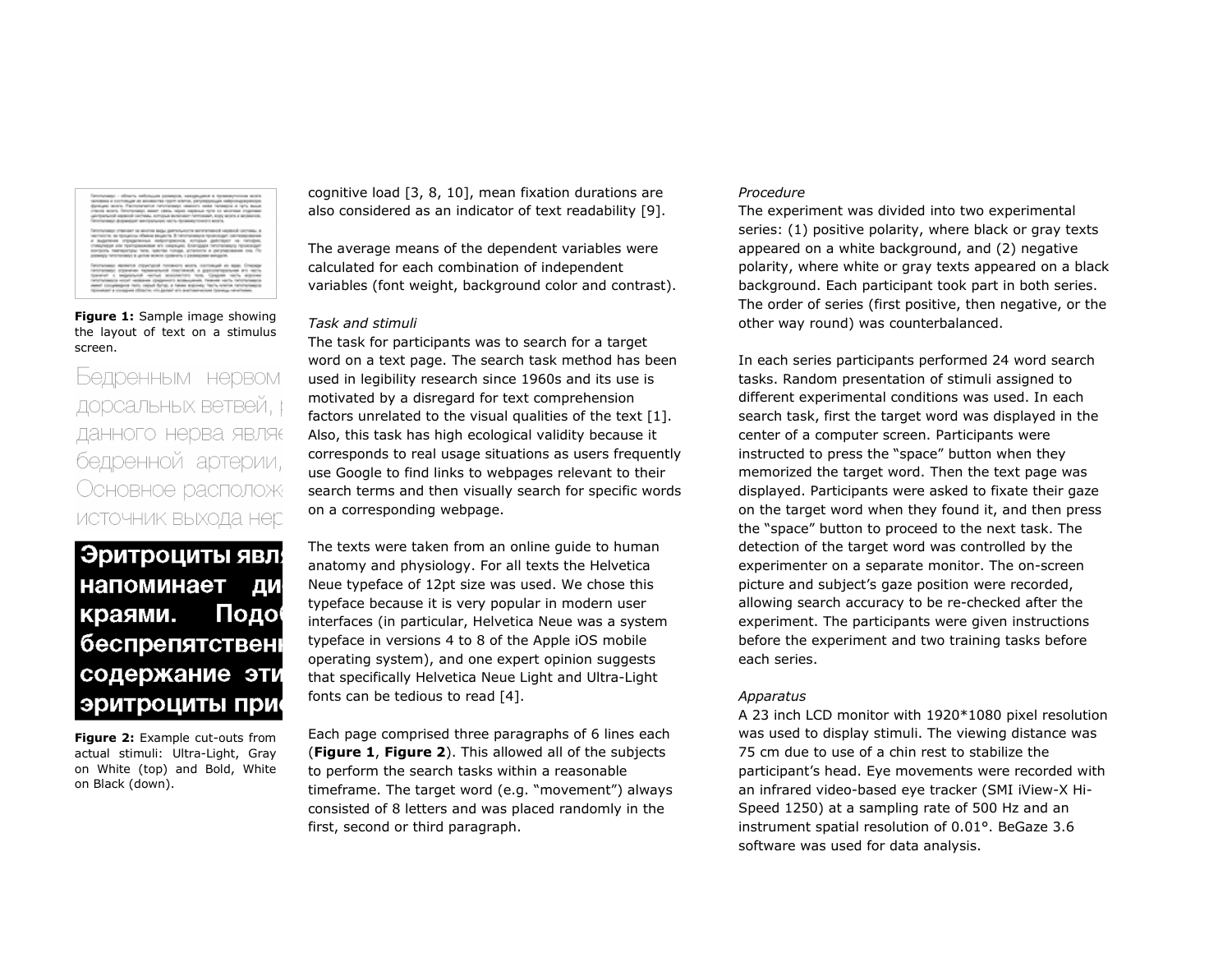### **Results**

To evaluate the effects of the font weight, the textbackground polarity and the contrast level on the dependent measures the 4x2x2 ANOVA with repeated measures was used. To specify these effects the paired-samples t-test was used. Mean values of search time, fixation duration and saccadic amplitude for different text-background contrast and polarity conditions are presented in **[Figure 3](#page-4-0)**.

### *Search time*

The effect of font weight on **search time** was significant  $(F(3,21)=6.86, p=0.002)$ . Search time was lower when thicker fonts were used (Normal and Bold) in comparison with thinner ones (Ultra-Light and Light). In addition, with Normal font search time was the lowest, and with Light font – the highest. Pairwise comparison (t-test) showed that search time when Normal font was used was significantly less than when Light font was used in all experimental conditions (p<0.01 for black background and high contrast; p<0.05 – for all other combinations of factors). In terms of search time, Normal font appeared better than Ultra-Light against a black background and under all contrast conditions (p<0.01), and better than Bold against a black background with low contrast (p<0.05).

There was also a significant effect of text-background polarity  $(F(1,23)=5.39, p=0.030)$ . In general, search in texts written on a black background was slower than in texts on a white background.

No significant interactions between different independent measures were observed.

### *Oculomotor indicators*

A significant effect of font weight on **duration of fixations** was observed  $(F(3,21)=5.66, p=0.005)$ . The results confirmed that the thicker fonts are better for performing a visual search. When the font was thinner there was an increase in the average fixation duration. This indicates a greater cognitive load and a reduction in text readability. Contrast level also had a significant effect  $(F(1,23)=13.70, p=0.001)$  – the average fixation duration appeared to be higher when contrast level was low. Pairwise comparison showed differences in fixation duration only in conditions of positive text-background polarity. In particular, a higher fixation duration was observed with Ultra-Light font, compared to Normal (p<0.01) and Bold (p<0.05) fonts in high contrast condition. Also, Bold had an advantage over all other fonts when contrast was low  $(p<0.01)$ .

A highly significant effect of font weight on the **saccadic amplitude** (F(3,21)=21.96, p<0.001) was observed, which also confirmed the advantage of thicker fonts. With thinner fonts (Ultra-Light and Light) we detected lower saccadic amplitude, reflecting a higher level of cognitive load. The lowest saccadic amplitude was obtained with Light font. The pairedsample t-test for the positive text-background polarity condition in general showed the advantage of Normal and Bold fonts over the thinner ones (p<0.05 for high contrast, p<0.01 for low contrast). With negative textbackground polarity we observed the advantage of Normal and Bold fonts over Light font (p<0.05) when there was high contrast, and also the advantage of Bold font over Ultra-Light and Light fonts (p<0.01) in low contrast conditions.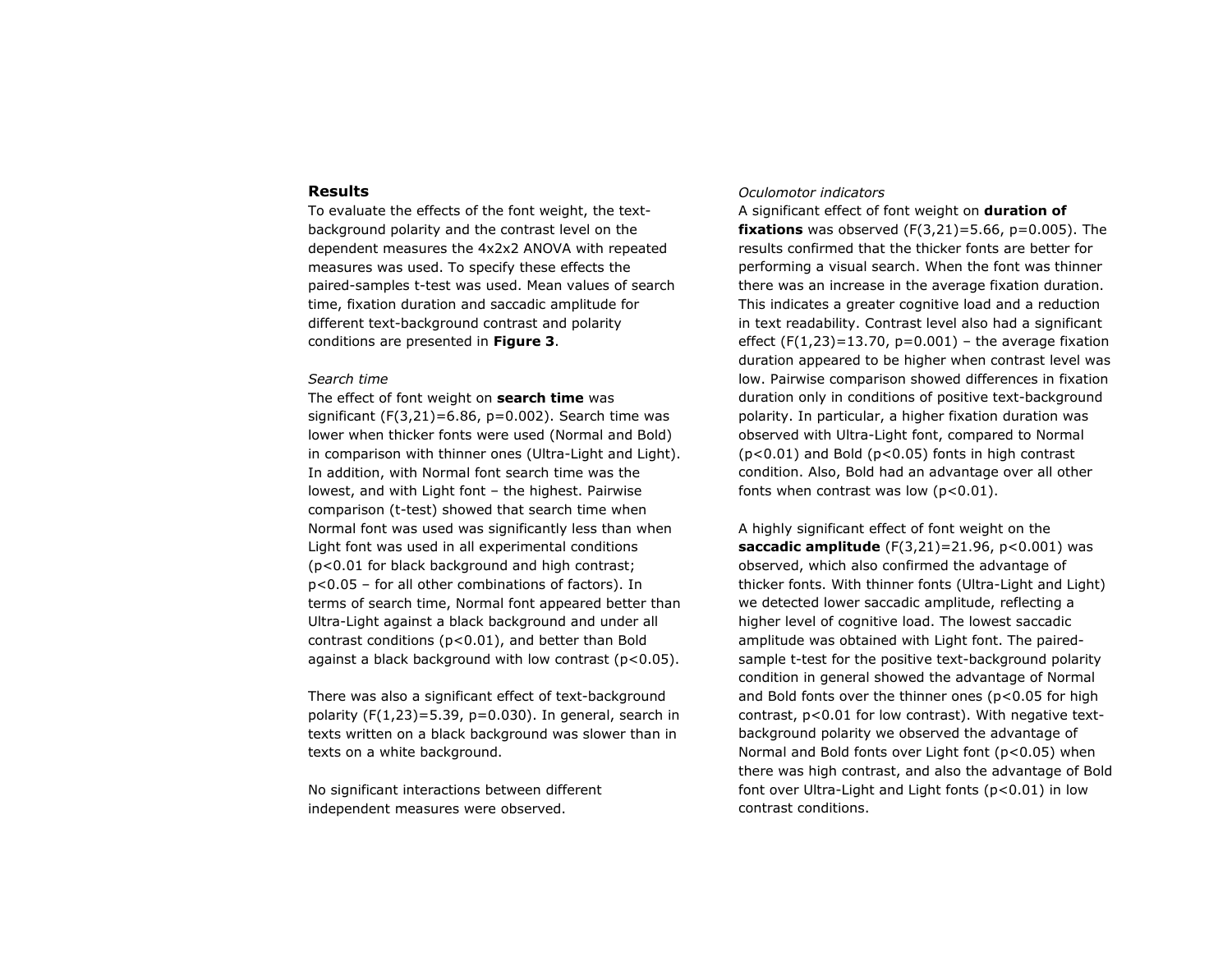





<span id="page-4-0"></span>**Figure 3:** Mean values of search time, fixation duration and saccadic amplitude for different contrast and background (BG).